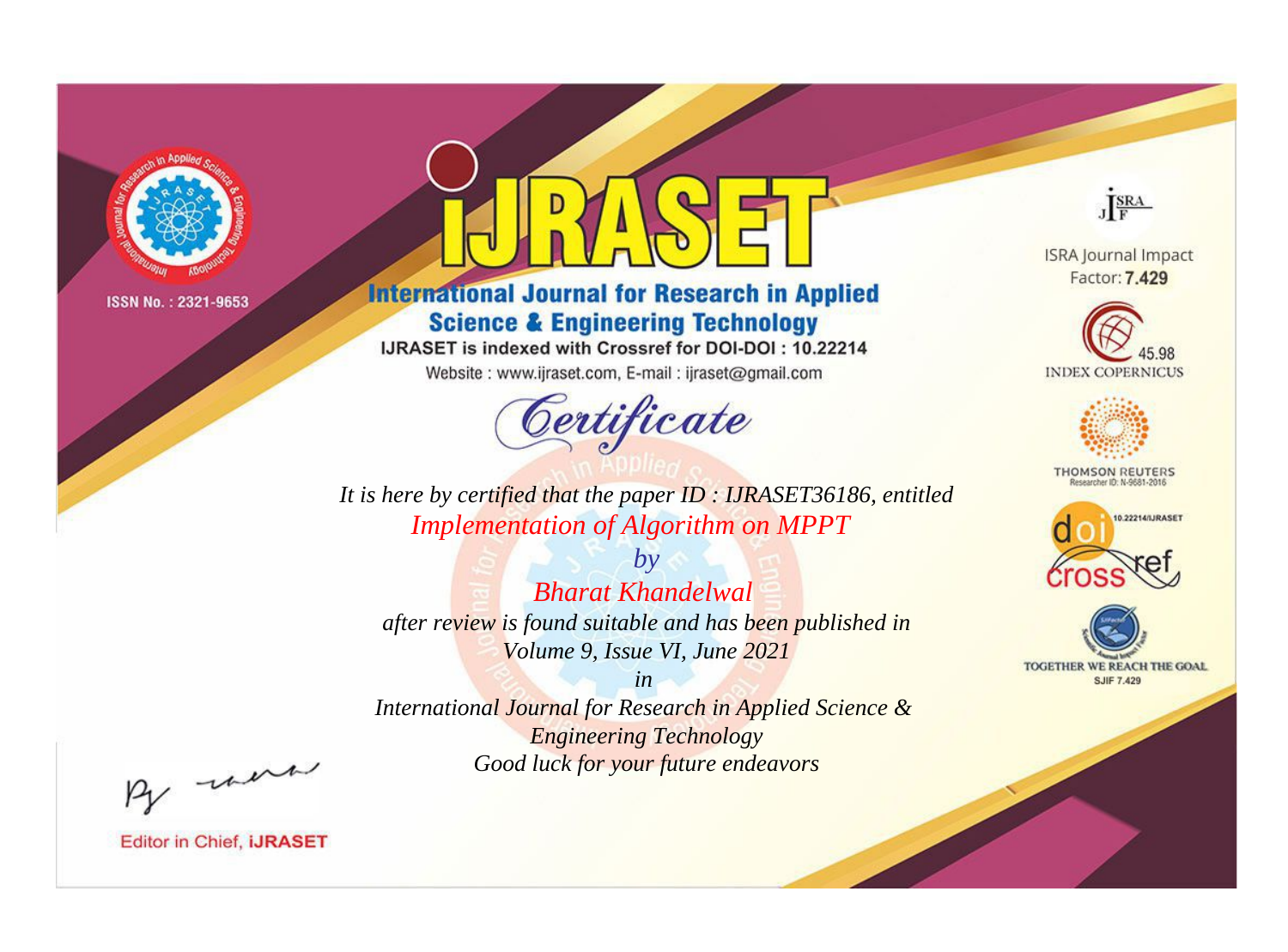

# **International Journal for Research in Applied Science & Engineering Technology**

IJRASET is indexed with Crossref for DOI-DOI: 10.22214

Website: www.ijraset.com, E-mail: ijraset@gmail.com



JERA

**ISRA Journal Impact** Factor: 7.429





**THOMSON REUTERS** 



TOGETHER WE REACH THE GOAL **SJIF 7.429** 

*It is here by certified that the paper ID : IJRASET36186, entitled Implementation of Algorithm on MPPT*

*by Anisha Agrawal after review is found suitable and has been published in Volume 9, Issue VI, June 2021*

*in* 

*International Journal for Research in Applied Science & Engineering Technology Good luck for your future endeavors*

By morn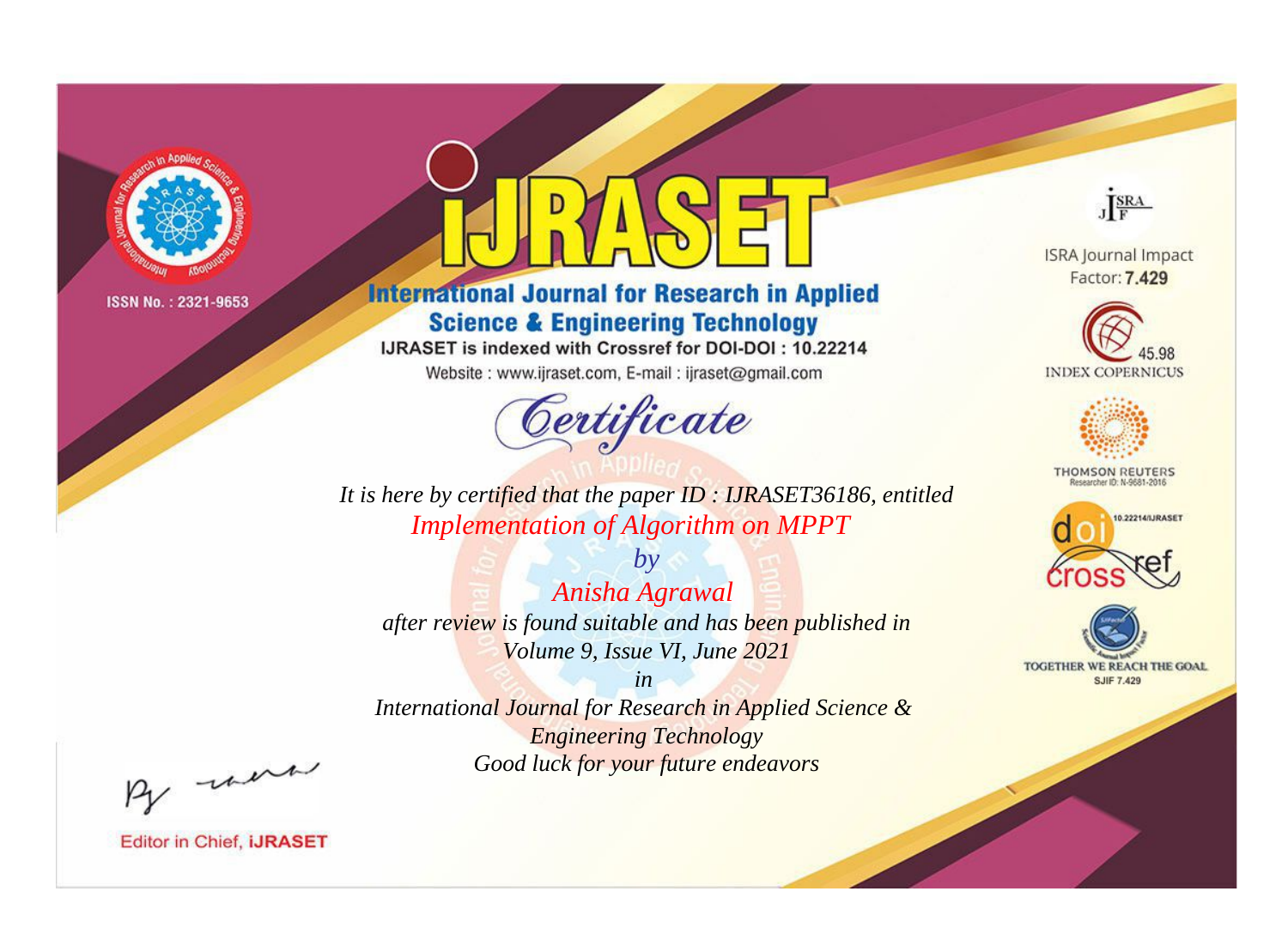

# **International Journal for Research in Applied Science & Engineering Technology**

IJRASET is indexed with Crossref for DOI-DOI: 10.22214

Website: www.ijraset.com, E-mail: ijraset@gmail.com



JERA

**ISRA Journal Impact** Factor: 7.429





**THOMSON REUTERS** 



TOGETHER WE REACH THE GOAL **SJIF 7.429** 

It is here by certified that the paper ID: IJRASET36186, entitled **Implementation of Algorithm on MPPT** 

 $b\nu$ Anshuman Vashishtha after review is found suitable and has been published in Volume 9, Issue VI, June 2021

 $in$ International Journal for Research in Applied Science & **Engineering Technology** Good luck for your future endeavors

By morn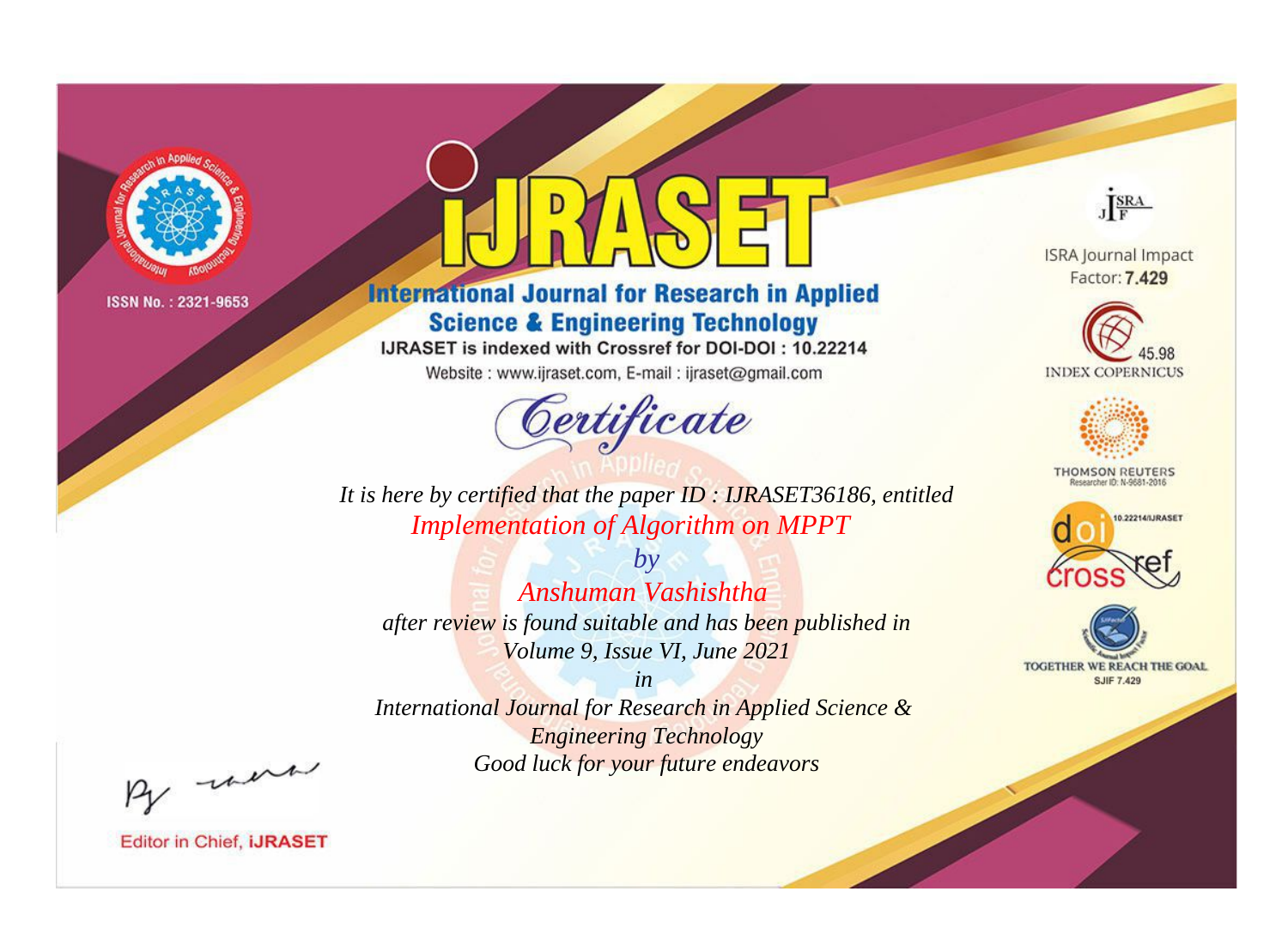

# **International Journal for Research in Applied Science & Engineering Technology**

IJRASET is indexed with Crossref for DOI-DOI: 10.22214

Website: www.ijraset.com, E-mail: ijraset@gmail.com



JERA

**ISRA Journal Impact** Factor: 7.429





**THOMSON REUTERS** 



TOGETHER WE REACH THE GOAL **SJIF 7.429** 

*It is here by certified that the paper ID : IJRASET36186, entitled Implementation of Algorithm on MPPT*

*by Abhay Singh after review is found suitable and has been published in Volume 9, Issue VI, June 2021*

*in* 

*International Journal for Research in Applied Science & Engineering Technology Good luck for your future endeavors*

By morn